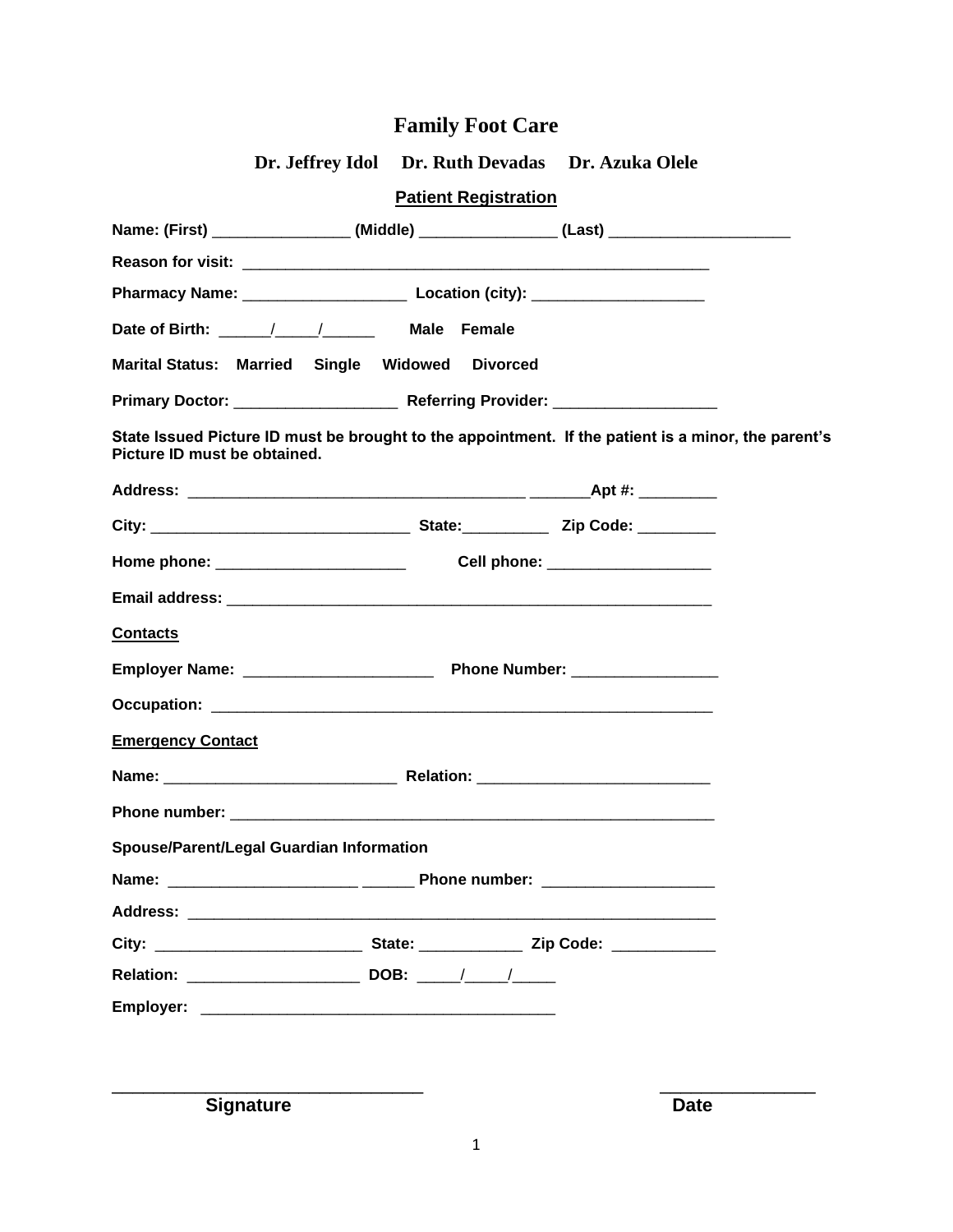# **Medical History**

| <b>AIDS/HIV</b>                                        | YES NO                   |                        | <b>HIGH BLOOD PRESSURE</b>                    | YES NO                   |                        |
|--------------------------------------------------------|--------------------------|------------------------|-----------------------------------------------|--------------------------|------------------------|
| <b>ANEMIA</b>                                          | YES NO                   |                        | <b>HEMOPHILIA</b>                             | YES NO                   |                        |
| <b>ARTIFICIAL HEART VALVES</b>                         | YES NO                   |                        | <b>LIVER DISEASE</b><br>(hepatitis/cirrhosis) | YES NO                   |                        |
| <b>ARTIFICIAL JOINTS</b>                               | YES NO                   |                        | <b>NEUROPATHY</b>                             | YES NO                   |                        |
| <b>ASTHMA</b>                                          | YES NO                   |                        | <b>OSTEOARTHRITIS</b>                         | YES NO                   |                        |
| <b>AUTOIMMUNE DISEASE</b>                              | YES NO                   |                        | <b>PACEMAKER</b>                              | YES NO                   |                        |
| <b>BACK PROBLEMS</b>                                   | YES NO                   |                        | <b>PHLEBITIS</b>                              | YES NO                   |                        |
| <b>BLEEDING DISORDER</b>                               | YES NO                   |                        | <b>POOR CIRCULATION</b>                       | YES NO                   |                        |
| <b>CANCER</b>                                          | YES NO                   |                        | <b>RHEUMATOID ARTHRITIS</b>                   | YES NO                   |                        |
| <b>CHOLESTEROL PROBLEMS</b><br><b>DIABETES: TYPE I</b> | <b>YES</b><br><b>YES</b> | <b>NO</b><br><b>NO</b> | <b>RHEUMATIC FEVER</b><br><b>SEIZURES</b>     | <b>YES</b><br><b>YES</b> | <b>NO</b><br><b>NO</b> |
| <b>DIABETES: Type II</b>                               | YES NO                   |                        | <b>STOMACH ULCERS</b>                         | YES NO                   |                        |
| <b>EMPHYSEMA/COPD</b>                                  | YES NO                   |                        | <b>STROKE</b>                                 | YES NO                   |                        |
| <b>GASTRIC REFLUX</b>                                  | <b>YES</b>               | <b>NO</b>              | <b>THYROID DISEASE</b>                        | <b>YES</b>               | <b>NO</b>              |
| <b>GOUT</b>                                            | <b>YES</b>               | <b>NO</b>              | <b>TUBERCULOSIS</b>                           | <b>YES</b>               | <b>NO</b>              |
| <b>HEART ATTACK</b>                                    | YES NO                   |                        | <b>HEART DISEASE</b>                          | <b>YES</b>               | <b>NO</b>              |
|                                                        |                          |                        | <b>VARICOSE VEINS</b>                         | YES NO                   |                        |

**Please list any medical condition(s) not mentioned above:** 

**\_\_\_\_\_\_\_\_\_\_\_\_\_\_\_\_\_\_\_\_\_\_\_\_\_\_\_\_\_\_\_\_\_\_\_\_\_\_\_\_\_\_\_\_\_\_\_\_\_\_\_\_\_\_\_\_**

**Are you currently experiencing, or have experienced in the past, any of the following:**

| Ankle pain | <b>Athlete's Foot</b> | <b>Corns/Callouses</b> | <b>Bunions</b>           | <b>Flat Feet</b> |
|------------|-----------------------|------------------------|--------------------------|------------------|
| Heel pain  | Ingrown nails         | <b>Plantar Warts</b>   | Numbness in feet or legs |                  |

**\_\_\_\_\_\_\_\_\_\_\_\_\_\_\_\_\_\_\_\_\_\_\_\_\_\_\_\_\_\_\_\_\_\_\_\_\_\_\_\_\_\_\_\_\_\_\_\_\_\_\_\_\_\_\_\_\_\_\_\_\_\_\_\_\_\_\_\_\_\_\_\_\_\_\_\_\_\_\_\_\_\_\_\_**

|                          |        | <b>Allergies</b> |                        |        |  |
|--------------------------|--------|------------------|------------------------|--------|--|
| <b>ADHESIVE TAPE</b>     | YES NO |                  | <b>DEMEROL</b>         | YES NO |  |
| <b>LOCAL ANESTHETICS</b> | YES NO |                  | <b>ANTI-COAGULANTS</b> | YES NO |  |
| <b>IODINE</b>            | YES NO |                  | <b>SEAFOODS</b>        | YES NO |  |
| <b>ASPIRIN</b>           | YES NO |                  | <b>NOVOCAINE</b>       | YES NO |  |
| <b>SULFA DRUGS</b>       | YES NO |                  | <b>CODEINE</b>         | YES NO |  |
| <b>PENICILLIN</b>        | YES NO |                  | OTHER:                 |        |  |

**Signature Date** 

\_\_\_\_\_\_\_\_\_\_\_\_\_\_\_\_\_\_\_\_\_\_\_\_\_\_\_\_\_\_\_ \_\_\_\_\_\_\_\_\_\_\_\_\_\_\_\_\_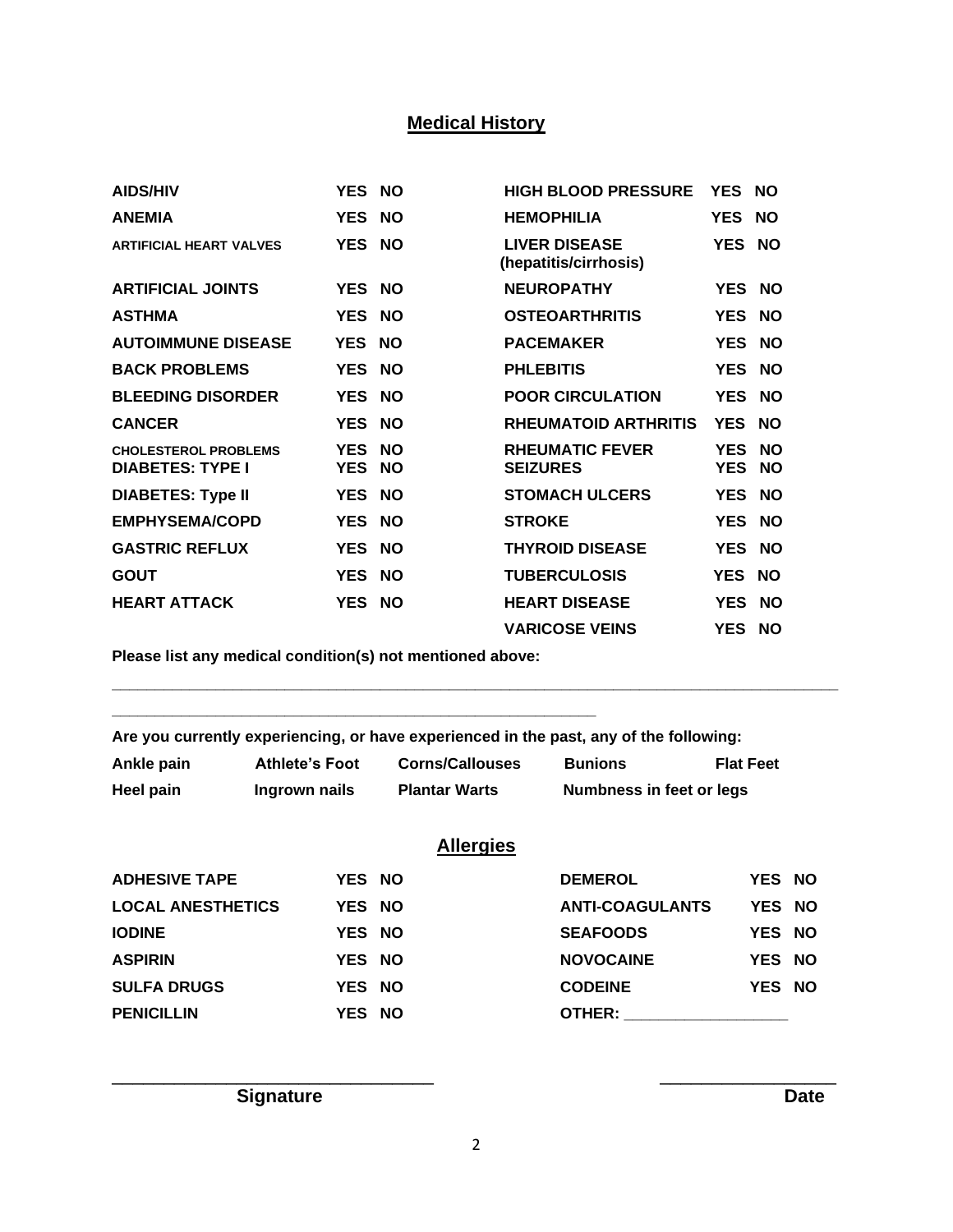**Physicians**

**Additional doctors who are managing the patient's care:**

**Primary Care Physician:** \_\_\_\_\_\_\_\_\_\_\_\_\_\_\_\_\_\_\_\_\_\_\_\_\_\_\_\_\_\_\_\_\_\_\_\_\_\_\_\_\_\_\_\_\_\_\_\_

**Endocrinologist:** \_\_\_\_\_\_\_\_\_\_\_\_\_\_\_\_\_\_\_\_\_\_\_\_\_\_\_\_\_\_\_\_\_\_\_\_\_\_\_\_\_\_\_\_\_\_\_\_\_\_\_\_\_\_\_

Other:

**SURGERIES:** 

**MEDICATIONS: (List all medications taken.)** 

**FAMILY HISTORY: Check any that apply and indicate MOTHER (M) or FATHER (F).**

**\_\_\_\_\_\_\_\_\_\_\_\_\_\_\_\_\_\_\_\_\_\_\_\_\_\_\_\_\_\_\_\_\_\_\_\_\_\_\_\_\_\_\_\_\_\_\_\_\_\_\_\_\_\_\_\_\_\_\_\_\_\_\_\_\_\_\_\_\_\_**

**\_\_\_\_\_\_\_\_\_\_\_\_\_\_\_\_\_\_\_\_\_\_\_\_\_\_\_\_\_\_\_\_\_\_\_\_\_\_\_\_\_\_\_\_\_\_\_\_\_\_\_\_\_\_\_\_\_\_\_\_\_\_\_\_\_\_\_\_\_\_**

**HEART DISEASE: \_\_\_ M \_\_\_ F DIABETES: \_\_\_ M \_\_\_ F CANCER: \_\_\_ M \_\_\_F HYPERTENSION: \_\_\_ M \_\_\_ F STROKE: \_\_\_ M \_\_\_ F** 

### **SOCIAL HISTORY**

|  |                                                   | IV Drug Use:    NEVER USED    CURRENT USER    HISTORY OF USE |  |
|--|---------------------------------------------------|--------------------------------------------------------------|--|
|  | Are you under the care of Pain Management? YES NO |                                                              |  |
|  | Alcohol use: YES NO If yes, how often?            |                                                              |  |

|            | If patient is diabetic, how often do they check their blood sugars? |
|------------|---------------------------------------------------------------------|
| Last HA1c? | What is the normal range?                                           |

\_\_\_\_\_\_\_\_\_\_\_\_\_\_\_\_\_\_\_\_\_\_\_\_\_\_\_\_\_\_\_ \_\_\_\_\_\_\_\_\_\_\_\_\_\_\_\_\_ **Signature Date**